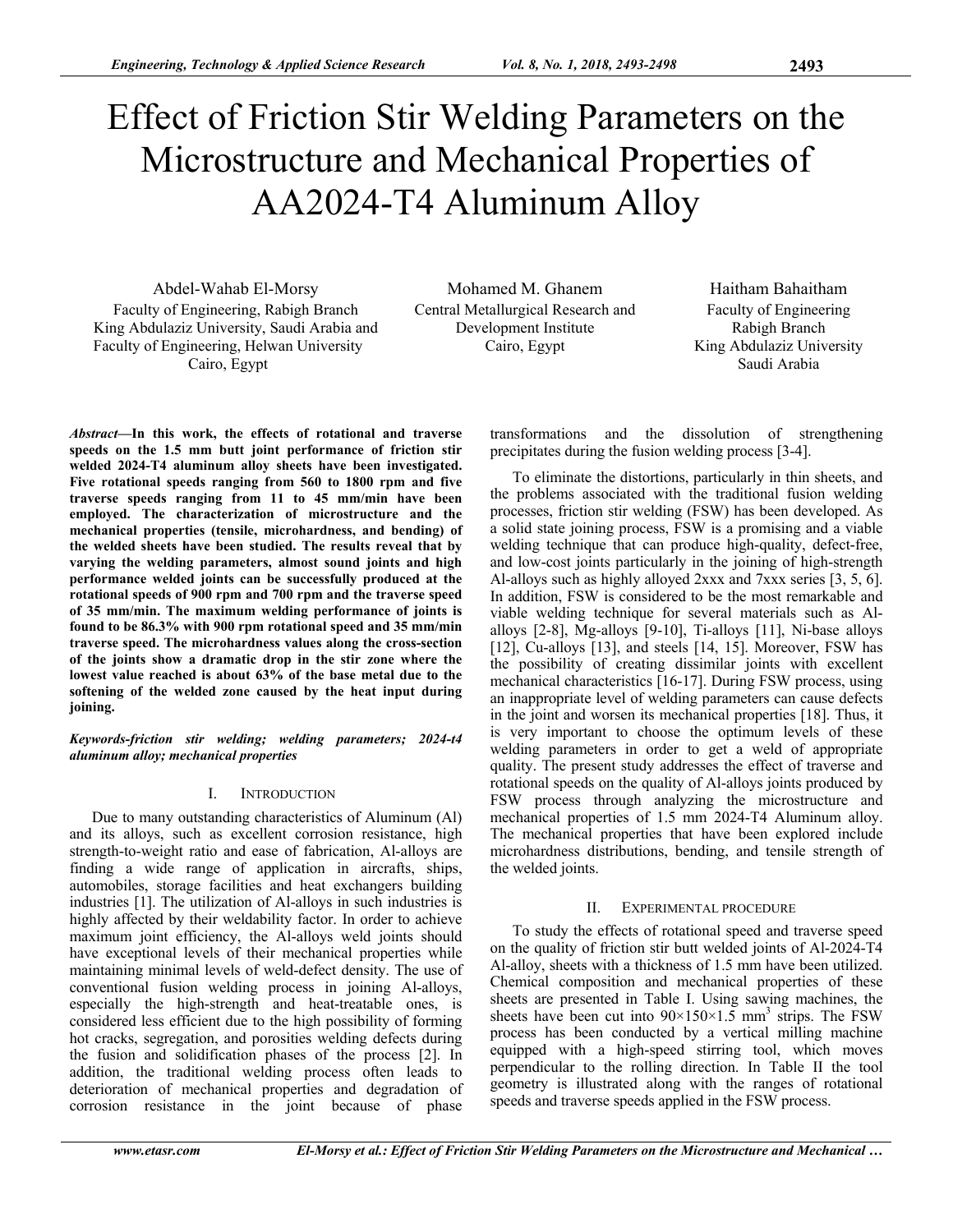TABLE I. CHEMICAL COMPOSITION AND MECHANICAL PROPERTIES OF AL-2024-T4

| <b>Chemical composition</b>  |                 |    |                         |     |      |                     |         |  |
|------------------------------|-----------------|----|-------------------------|-----|------|---------------------|---------|--|
| Si                           | Fe              | Cu | Mn                      | Mg  | Zn   | Тi                  | Al      |  |
| 0.5                          | 0.5             |    | 0.6                     | 1.2 | 0.25 | 0.15                | Bal.    |  |
| <b>Mechanical properties</b> |                 |    |                         |     |      |                     |         |  |
|                              | <b>Hardness</b> |    | <b>Tensile strength</b> |     |      | <b>Yield stress</b> |         |  |
| 160 HV                       |                 |    | 417 MPa                 |     |      |                     | 276 MPa |  |

TABLE II. WELDING PARAMETERS AND TOOL GEOMETRY



The joint performance has been determined by conducting optical microscopy and mechanical testing (microhardness, tensile and bend tests). The metallography samples for microstructural characterization have been taken perpendicular to the welding direction for each welded sheet. The samples have been etched using Killer's reagent base with the following chemical composition: 1.5 ml HCl, 2.5 ml HNO3, 1 ml HF and 95 ml distilled water. After being immersed for few seconds in the etching solution, the samples have been water-washed and dried in order to have them checked by the optical microscope. The hardness variation across the stirred zones of the joints has been obtained by conducting the Vickers Microhardness test on the traverse cross section of FSW samples joints. The mechanical performance of the joints has been determined through tensile testing where the ultimate tensile strength, the yield stress, and the percentage of elongation of several sets of specimens have been recorded and compared with those obtained from the base metal (BM) specimens. The specimens' sets have been prepared according to ASTM E8M-13a standard [19] where each set contains three specimens made by the predetermined settings of rotational and traverse speeds considered in the study. The bending tests have been carried out as per ASTM E290 for welded specimens to check the joints performance and weld consolidation [20-21]. For each joint, bends have been checked with mandrel diameter. In order to conduct the test,  $1.5 \times 20 \times 180$  mm<sup>3</sup> specimens have been bent around mandrel diameter 4T. The joint surface of the specimens has been examined for cracks and imperfections after reaching 180° bend by applying enough force to make the specimens' legs parallel. Figure 1 shows schematic illustration of the FSW joints and the transverse testing specimens.

#### III. RESULTS AND DISCUSSION

The BM microstructure, presented in Figure 2, is mainly consisting of α-solid solution of Cu-Al (the bright contrast) and secondary phases with different morphologies precipitated in the matrix (the dark contrast). As shown in the Figure, the cladding layer of pure Al is rolled with the alloy to give high corrosion resistance by a layer of Al-oxide which cannot be penetrated by O2 and prevents further attack.



Fig. 1. Schematic illustration of the FSW and the traverse testing specimens.



Fig. 2. Optical microstructure of the base metal.

Figures 3-6 show the morphology overviews of the traverse cross sections of FSW samples at different welding conditions covering the predetermined levels of rotational and traverse speeds. In all presented cases, the joints were split into several distinct regions: BM, stir zone (SZ), heat affected zone (HAZ) and the narrow transition region which is commonly called thermo-mechanically affected zone (TMAZ). Figure 3 shows the optical micrograph of SZ at 900 rpm rotational speed and 11 mm/min traverse speed. It is observed that the clad layer has been damaged and forced into weld nugget. The indiscernible shape found in the SZ could be due to inadequate flow of metals and mixing in that zone. The improper heat applied during the FSW process has caused the void or groove-like defect to occur in both ZS and TMAZ in addition to causing some pinholes which have been observed at the bottom side of the joint. The observed kissing bond has been formed under the pin shoulder during the FSW process due to the severities of the oxide with some absorbed air on the specimens' surface [9].

The optical micrograph of the welded sample at 900 rpm rotational speed and 35 mm/min traverse speed is shown in Figure 4. Despite the few microvoids observed in the SZ, it can be claimed that almost sound joints have been successfully produced by applying these levels of rotational and traverse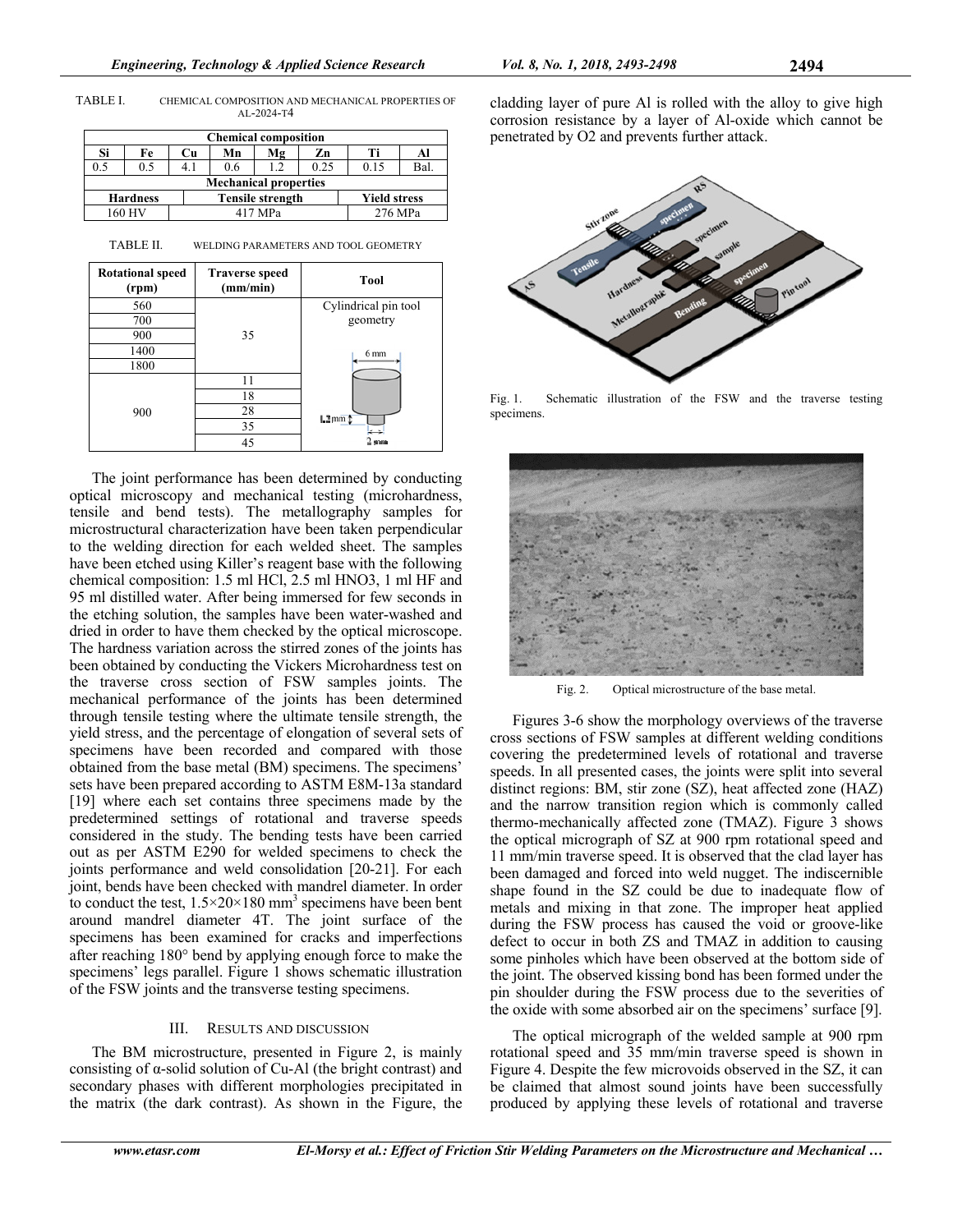speeds. This is mainly because of the sufficient heat input applied during the FSW process which has elevated the temperature and promoted the plastic flow of materials around the pin tool in an effective manner.



Fig. 3. A micrograph of the joints at 11 mm/min traverse speed and 900 rpm rotational speed.



Fig. 4. A micrograph of the joints at 35 mm/min traverse speed and 900 rpm rotational speed.

Optical micrograph of welded sample at 710 rpm rotational speed and 35 mm/min traverse speed is shown in Figure 5. As in the case of 900 rpm and 35 mm/min, few microvoids have been observed on the retreating side of SZ and TMAZ. The overall area percentage of the microvoids to the welding nugget is less than 1% indicating that the porosity level is still quite low. The cross-section of a typical FSW joint for the rotational speed of 1400 rpm and the traverse speed of 35 mm/min is shown in Figure 6. Voids have been obviously seen in the SZ and that could be attributed to the excess amount of heat generated by the high rotational speed of the pin tool. In addition, the excess heat input applied during the FSW has softened the metal and, as a result, has caused a large mass of flash to be ejected to the outside [22]. Figure 7 shows the ultimate tensile strength of the joints compared to the BM. Figure 7a presents the tensile strength of joints obtained at traverse speed of 35 mm/min and different rotational speeds, whereas part b of the figure presents the tensile strength of the joints obtained at rotational speed of 900 rpm and different traverse speeds. Both parts of this figure show that the tensile strength of the FSW joints is much lower than that of BM. The

stated findings agree with findings in [23]. From the experimental results shown in Figure 7a, the tensile strength of the joints has a tendency to increase when rotational speed increases until it reaches 900rpm. Rotational speeds higher than this value cause the tensile strength to decrease due to the higher temperatures experienced in the SZ. Of the five rotational speeds shown, 700 rpm and 900 rpm rotational speeds enhanced the tensile strength of the joints substantially but the other rotational speeds (560, 1400, and 1800 rpm) deteriorated tensile strength of the joints analyzed.



Fig. 5. A micrograph of the joints at 35 mm/min traverse speed and 700 rpm rotational speed.



Fig. 6. A micrograph of the joints at 35 mm/min traverse speed and 1400 rpm rotational speed.

When varying the traverse speed at constant rotational speed (900rpm), as shown in Figur 7b, the tensile strength is decreased but with a magnitude lower than the one observed when varying the rotational speed at constant traverse speed. This coincides with findings in [24, 25] as they report that temperature and rotational speed are significantly affecting the strength and microstructure of joints. Figure 8 shows the tensile strength performances of the joints obtained at different rotational and traverse speeds. The strength performances are defined as the ratios of the tensile strength of the joints to those of the BM. The tensile strength performances of the joints vary with the welding condition. For the joints obtained at a traverse speed (35 mm/min) and different rotational speeds, the strength performances are varying between 54.9% at 560 rpm and 86.3% at 900 rpm. For the joints obtained at constant rotational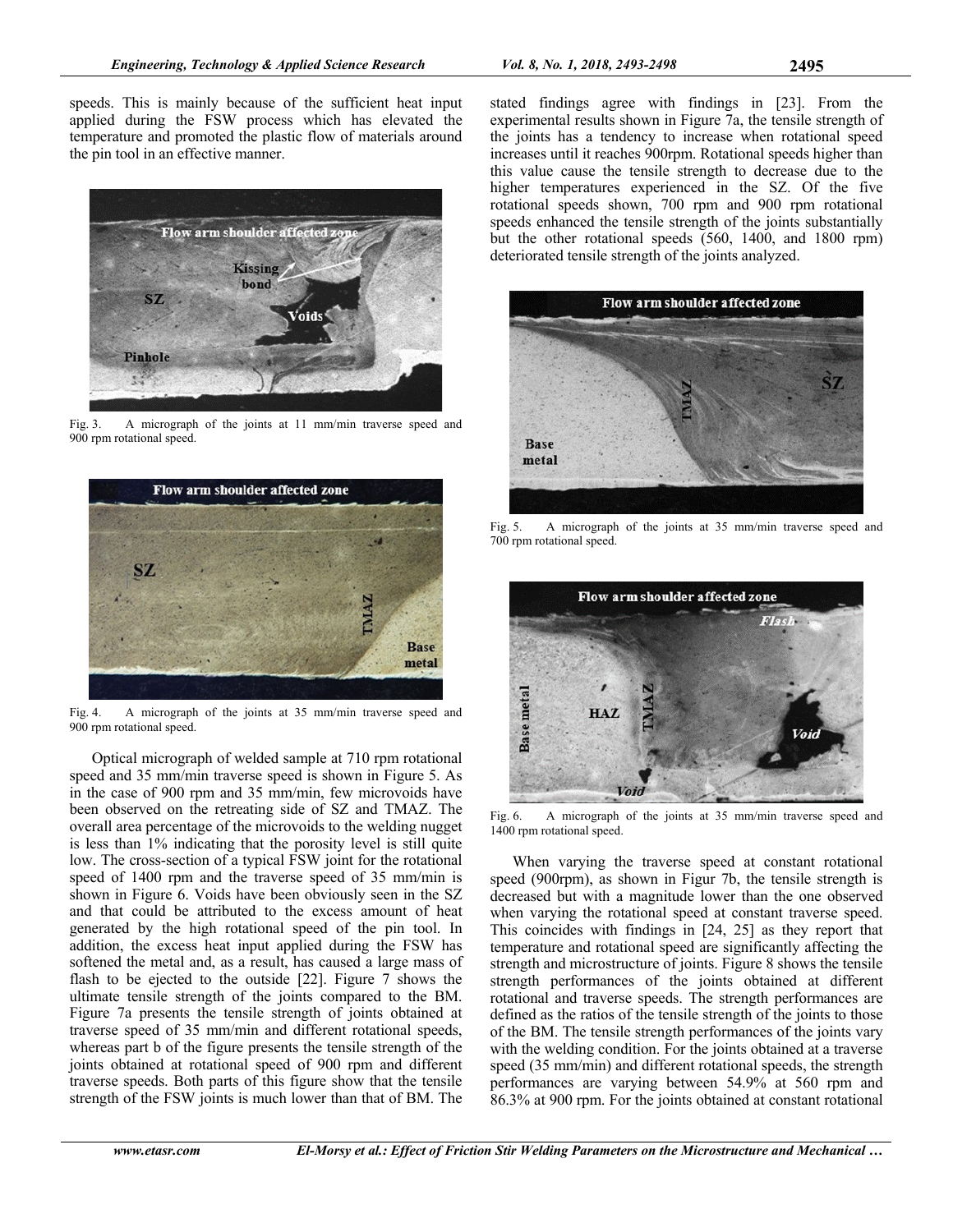speed (900 rpm) and different traverse speeds, the strength performances are varying between 74.8% at 45 mm/min and 86.3% at 35 min/min. The best results were obtained at a traverse speed of 35 mm/ min for all tool rotational speeds.



Fig. 7. Tensile strength of joints at different rotational and traverse speeds compared to BM. (a) at 35mm/min traverse speed and (b) at 900 rpm rotational speed.

Figure 9 shows the microhardness profiles across the weld cross-section of the FSW joints at 35 mm/min traverse speed and various rotational speeds. As illustrated, the BM in the initial condition has an average microhardness value of about 160 HV. This value is gradually decreasing in HAZ and TMAZ until it reaches its lowest level in the SZ. The minimum microhardness value observed in the SZ is 101 HV which is 63% of the BM value at 560 rpm rotational speed. Such reduction of the microhardness value within the welded zone is attributed to the softening of the welded zone caused by the excess heat input during joining. Similar microhardness behavior of other friction stir-joined Al alloys has also been reported by other researchers [3, 24, 26]. However, the effect of the excess heat generated during the FSW process on the microhardness level is highly affected by the rotational speed applied. The microhardness value has increased to 119 HV in the SZ at 700 rpm and to 117 HV at 900 rpm while it has decreased at 1400 and 1800 rpm rotational speeds. This reduction in the microhardness value at higher rotational speeds is due to grain growth resulting from higher temperatures experienced during the FSW process [27]. Such observation



coincides with findings in [21] which state that the rotational

speed must be moderate enough to avoid grain growth.

Fig. 8. Tensile strength performances of joints at (a) at 35mm/min, and (b) at 900 rpm.

Figure 10 shows the microhardness profiles across the weld cross-section of the FSW joints at 900 rpm rotational speed and two traverse speeds, 11 mm/min and 35 mm/min. As seen in the figure, the low traverse speed has decreased the microhardness value within the welded area by about 42.5% while the high traverse speed has decreased it by 26.8% of the BM microhardness value. With decreasing traverse speed, the time of exposure to the heat is increased and leads to grain growth. The mechanical resistance and the ductility of all joint specimens have been addressed using bending tests. These tests are very sensitive to defects near the surface of the welded zone. The welded specimens are loaded until they take a U-shape or a failure is observed. The bending tests were performed on the welded specimens obtained at different rotational and traverse speeds and the surface photographs of tested specimens are shown in Figure 11. As shown in Figure 11a, the welds presented good ductility, allowing for very high bend angles and no cracks or failures were observed on the welded specimens at the rotational speeds of 560, 700, and 900 rpm. On the other hand, cracks and failures are found in the welded zones on the specimens that have been welded at the rotational speeds of 1400 and 1800 rpm. The photographs of tested specimens in Figure 11b show that that the surface of most of the welded specimens seems to be good. Solely one specimen was observed to fail in the bend testing at the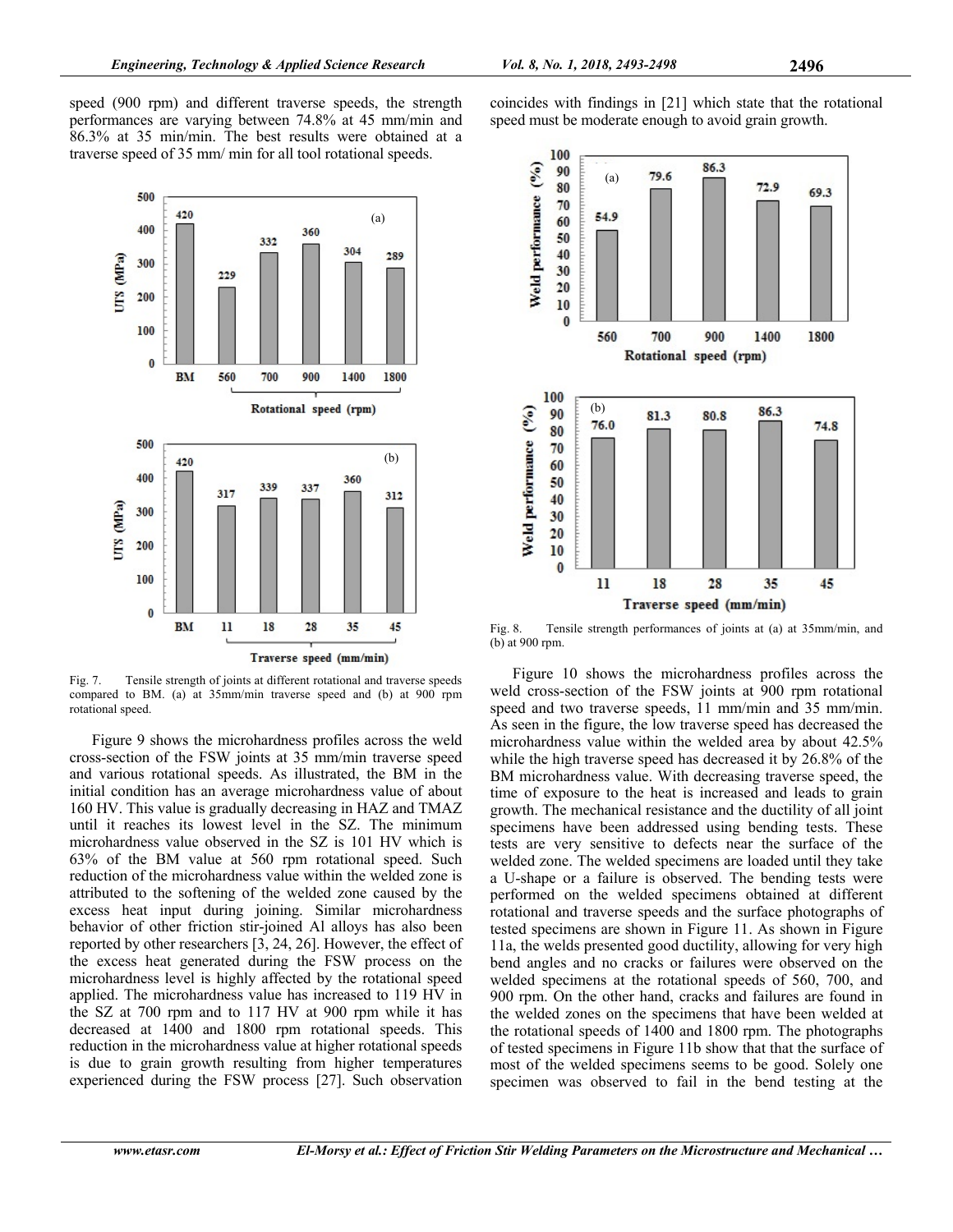traverse speed of 45 mm/min. Table III presents a summary of the conducted bend testing parameters and results



Fig. 9. Microhardness profile across the stirred zone at 35 mm/min traverse speed.



Fig. 10. Microhardness profile across the stirred zone at 900 rpm rotational speed and two different traverse speeds (11 mm/min and 35 mm/min).



Fig. 11. The bending results of joints at different traverse and rotational speeds. (a) at 35mm/min and (b) at 900 rpm.

## IV. CONCLUSIONS

In this study, the friction stir butt weldability of AA2024- T4 aluminum alloy was studied. The tensile, bending and microhardness tests, as well as microstructure analysis were conducted to determine the mechanical properties and the

- The almost sound joints were successfully produced at the rotational speeds of 900 rpm and 700 rpm and traverse speed of 35 mm/min. for the rotational speed of 1400 rpm.
- As a result of the tensile test it was observed that the maximum welding performance of joints was found to be 86.3% with a 900-rpm rotational speed and a 35 mm/min traverse speed. The tensile value is reached to 360 MPa in the welded sample. However, it is seen that the tensile strength values are decreased under the highest traverse speed (45 mm/min) and under the highest rotational speeds (1400 and 1800 rpm).
- The microhardness profile of all the welded sheets clearly shows a dramatic drop in microhardness measurements within the SZ. The hardness increases relatively quickly from the SZ through the HAZ toward the BM. The welded sheet at low traverse speed (11 mm/min) demonstrates a more abrupt microhardness value compared with the welded sheet at high traverse speed (35 mm/min).
- Most of the welds presented good ductility, allowing for very high bend angles and no cracks were observed.

| <b>Traverse speed</b><br>(mm/min) | <b>Rotational speed</b><br>(rpm) | <b>Remarks</b> |  |
|-----------------------------------|----------------------------------|----------------|--|
|                                   | 560                              | No cracks      |  |
|                                   | 710                              | No cracks      |  |
| 35.5                              | 900                              | No cracks      |  |
|                                   | 1400                             | Cracks         |  |
|                                   | 1800                             | Cracks         |  |
| 11.2                              |                                  | No cracks      |  |
| 18                                |                                  | No cracks      |  |
| 28                                | 900                              | No cracks      |  |
| 35.5                              |                                  | No cracks      |  |
| 45                                |                                  | Cracks         |  |

TABLE III. EXPERIMENTAL BENDING RESULTS OF WELDED SAMPLES AT DIFFERENT TRAVERSE AND ROTATIONAL SPEEDS

## **REFERENCES**

- [1] T. Dursun, C. Soutis, "Recent developments in advanced aircraft aluminium alloys", Materials & Design, Vol. 56, pp. 862–871, 2013
- [2] P. Kah, R. Rajan, J. Martikainen, R. Suoranta, "Investigation of weld defects in friction-stir welding and fusion welding of aluminium alloys", International Journal of Mechanical and Materials Engineering, Vol. 10, No. 1, p. 26, 2015
- [3] H. Aydın, A. Bayram, A. Uguz, S. Akay, "Tensile properties of friction stir welded joints of 2024 aluminum alloys in different heat-treated state", Materials & Design, Vol. 30, pp. 2211–2221, 2009
- [4] W. Xu, J. Liu, G. Luan, C. Dong, "Temperature evolution, microstructure and mechanical properties of friction stir welded thick 2219-O aluminum alloy joints", Materials & Design, Vol. 30, pp. 1886– 1893, 2009
- [5] P. Cavaliere, R. Nobile, F. Panella, A. Squillace, "Mechanical and microstructural behaviour of 2024–7075 aluminium alloy sheets joined by friction stir welding", International Journal of Machine Tools and Manufacture, Vol. 46, No. 6, pp. 588–594, 2006
- [6] H. Aydın, A. Bayram, I. Durgun, "The effect of post-weld heat treatment on the mechanical properties of 2024-T4 friction stir-welded joints", Materials & Design, Vol. 31, pp. 2568–2577, 2010
- [7] J.-H. Cho, W. J. Kim, C. G. Lee, "Texture and microstructure evolution and mechanical properties during friction stir welding of extruded